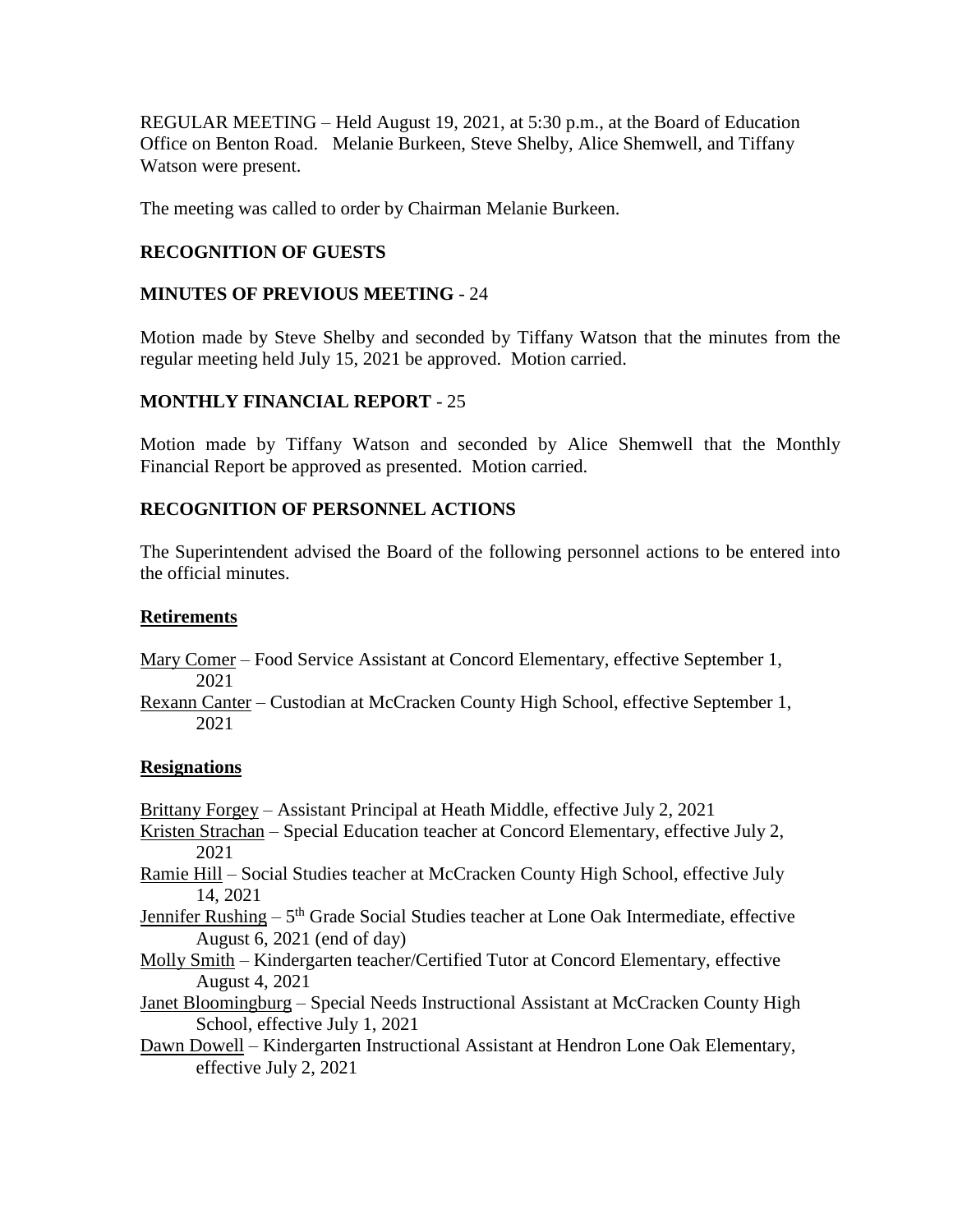## **Resignations cont'd**

- Taylor Follis Instructional Assistant/Certified Tutor/JV Baseball Coach, Head Football Coach at Heath Middle/McCracken County High School/Districtwide, effective July 12, 2021
- Marsha Rumage FMD Special Needs Instructional Assistant at Lone Oak Middle, effective July 19, 2021
- Carol Holmes Food Service Assistant at McCracken County High School, effective July 23, 201
- Brittany Haire Districtwide Food Service Assistant, effective July 28, 2021
- Terry Watson Custodian at Reidland Elementary, effective July 30, 2021
- Wesley Brown Districtwide Floating Custodian, effective July 7, 2021
- Milford Palmer Bus Driver, effective July 31, 2021
- Shanna Deboe Bus Driver, effective July 22, 2021
- Melissa Baldwin Bus Driver, effective July 26, 2021
- Donette Faugno Bus Monitor, effective July 22, 2021
- Kolt Boddy Bus Monitor, effective July 14, 2021
- Kelly Russell STLP Sponsor at Reidland Intermediate, effective July 25, 2021
- Brittany Sterchi-Ford Assistant Speech Team Coach at McCracken County High School, effective August 4, 2021
- Jacqueline Crawford-Jones 6<sup>th</sup> Grade Assistant Academic Team Coach at Lone Oak Middle, effective August 5, 2021
- Lance Bowman Swim Coach at McCracken County High School, effective July 16, 2021
- Cole Womack Districtwide Assistant Football Coach, effective July 15, 2021
- Caleb Bogaczyk Districtwide  $7<sup>th</sup>$  Grade Football Coach, effective August 2, 2021
- Cory Tilford Level 1 Assistant Softball Coach at McCracken County High School/8th Grade Girls Basketball Coach at Heath Middle, effective August 4, 2021
- Haley Buck Districtwide  $7<sup>th</sup>$  Grade Assistant Volleyball Coach, effective August 3, 2021
- Sheri Tilford  $7<sup>th</sup>$  Grade Girls Basketball Coach at Heath Middle, effective August 5, 2021
- Substitute Bus Driver Angela Byerly
- Substitute Teachers Katie Turner, Delaney Rogers, David Bosch, Jennifer Doom, Tammy Bohannon, Jan Hylko, Madison Penrod, Brittany Martin, Talitha Cunningham

### **Transfers**

- Jeffery Sturm From Assistant Principal (193 days) at Reidland Elementary to Assistant Principal (201 days) at Reidland Elementary, effective July 29, 2021
- Cory Tilford From PE teacher at Heath Middle to Assistant Principal at Heath Middle, effective July 29, 2021
- Alicia Brophy From Library Media Specialist (187 days) at Reidland Elementary to Library Media Specialist (192 days) at Reidland Elementary, effective July 29, 2021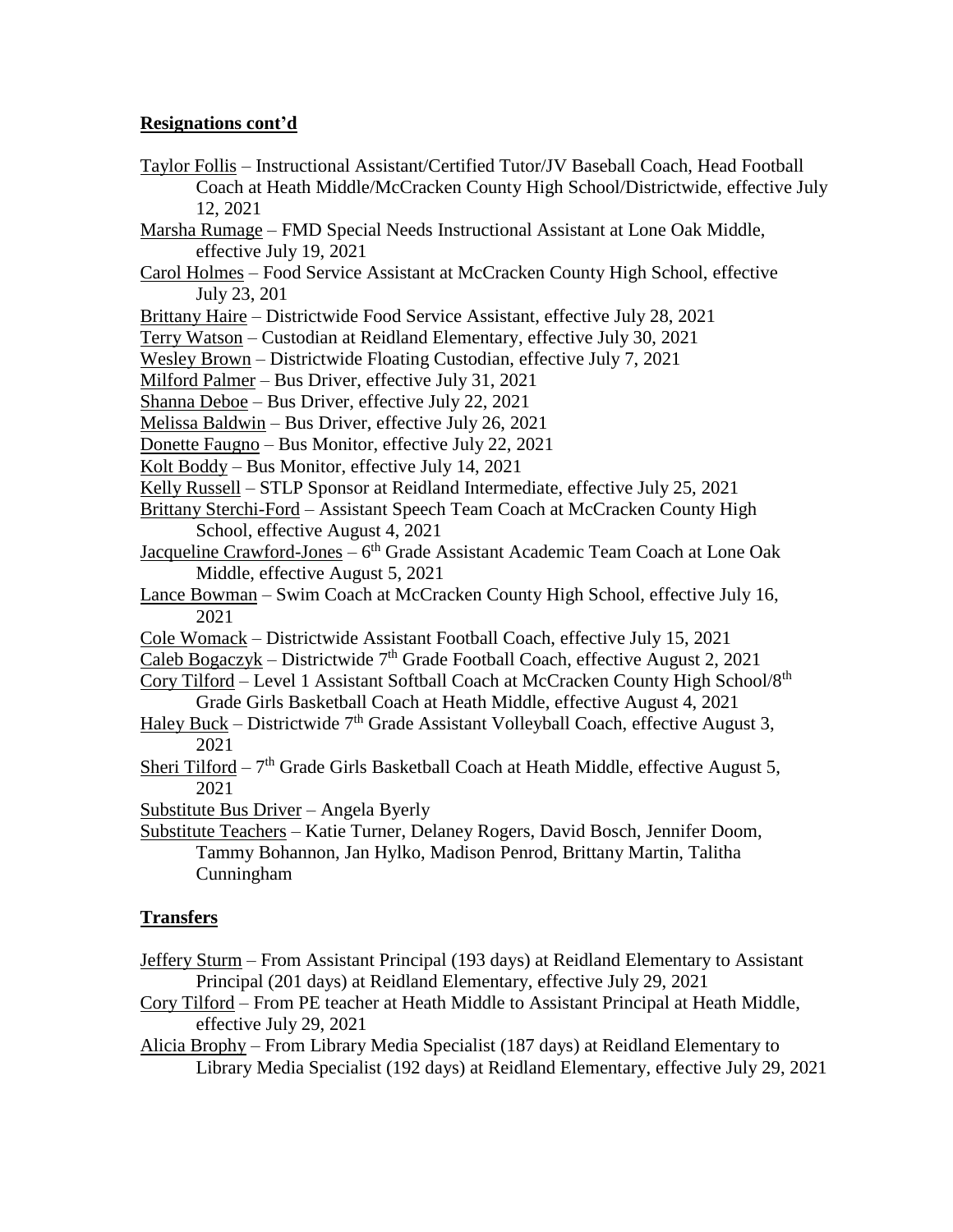### **Transfers**

- Traci Jones From 7<sup>th</sup> Grade Language Arts teacher at Reidland Middle to ELA teacher at Heath Middle, effective August 2, 2021
- Halle Thompson From Purchasing Technician at Central Office (241 days) to Purchasing Technician at Central Office (160 days), effective August 5, 2021
- Emily Parker From .9 Adjunct Drama teacher at Lone Oak Middle to full-time Drama teacher at Lone Oak Middle, effective August 3, 2021
- Christie Walker From Districtwide Bus Driver to Food Service Assistant at Concord Elementary, effective August 2, 2021
- Mike Wiersema From Head Boys Soccer Coach at McCracken County High School (\$7,500 stipend) to Head Boys Soccer Coach (\$5,500 stipend) at McCracken County High School, effective August 5, 2021

## **Terminations**

Kris O'Shaughnessy – Food Service Assistant at Reidland Elementary, effective August 6, 2021

Brittany English – Bus Driver, effective June 30, 2021

## **Appointments**

Kierra Colvin – English teacher (.9 part-time) at Lone Oak Middle, effective August 2, 2021 at a salary commensurate with the teacher salary schedule Rachel Wright – Social Studies teacher at McCracken County High School, effective August 2, 2021 at a salary commensurate with the teacher salary schedule Morgan Clark – Teacher at Hendron Lone Oak Elementary, effective August 2, 2021 at a salary commensurate with the teacher salary schedule Madisen Elrod - .5 Special Education teacher/.5 Instructional Assistant at Concord Elementary, effective August 2, 2021 at a salary commensurate with the teacher/instructional assistant salary schedule Amanda Hutchison – LBD/EBD Special Education teacher at Lone Oak Elementary, effective August 2, 2021 at a salary commensurate with the teacher salary schedule Alicia Stigers – Special Education teacher at Concord Elementary, effective August 2, 2021 at a salary commensurate with the teacher salary schedule Dana Poole – Teacher at Concord Elementary, effective August 2, 2021 at a salary commensurate with the teacher salary schedule Kayla Dixon – English teacher at McCracken County High School, effective August 2, 2021 at a salary commensurate with the teacher salary schedule Coby Lewis – Social Studies teacher at McCracken County High School, effective August 2, 2021 at a salary commensurate with the teacher salary schedule Heather Arant – Special Education teacher at Reidland Elementary, effective August 2, 2021 at a salary commensurate with the teacher salary schedule Janna Harner – English teacher at McCracken County High School, effective August 2, 2021 at a salary commensurate with the teacher salary schedule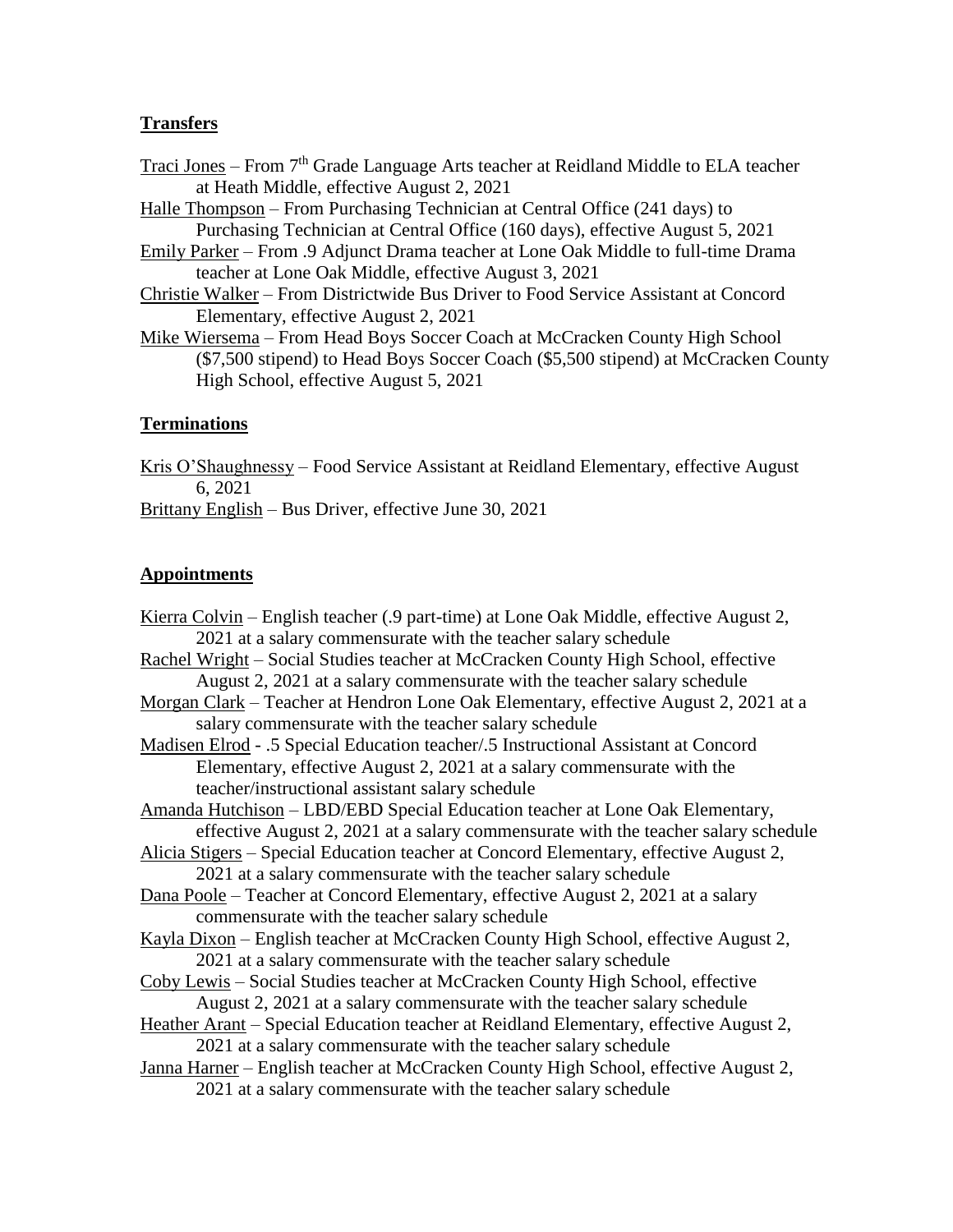- Regina Russell Physics teacher at McCracken County High School, effective August 2, 2021 at a salary commensurate with the teacher salary schedule
- Vernon Edwards .44 Physics teacher at McCracken County High School, effective August 2, 2021 at a salary commensurate with the teacher salary schedule
- Jonathan Smith Credit Recovery teacher at McCracken County High School, effective August 4, 2021 at a salary commensurate with the teacher salary schedule
- Andrew Ford Health/Physical Education teacher at Heath Middle, effective August 4, 2021 at a salary commensurate with the teacher salary schedule
- Sarah Lawrence .8 Speech Therapist at Reidland Elementary, effective August 2, 2021 at a salary commensurate with the speech therapist salary schedule
- Morgan McCarnan School Nurse, effective August 2, 2021 at a salary commensurate with the school nurse salary schedule
- Natalie Boward Instructional Assistant (.5 In-School Detention/.5 21<sup>st</sup> CCLC Before  $\&$ After School Program) at Reidland Elementary, effective August 2, 2021 at a salary commensurate with the instructional assistant salary schedule

Katie Walker – Instructional Assistant at Reidland Elementary, effective August 2, 2021 at a salary commensurate with the instructional assistant salary schedule

- Mario Johnson Instructional Assistant at McCracken County High School, effective August 2, 2021 at a salary commensurate with the instructional assistant salary schedule
- Kelli Smallwood Kindergarten Instructional Assistant at Hendron Lone Oak Middle, effective August 2, 2021 at a salary commensurate with the instructional assistant salary schedule
- Jessica Romaine Kindergarten Instructional Assistant at Reidland Elementary, effective August 2, 2021 at a salary commensurate with the instructional assistant salary schedule
- Amanda Evans Preschool Instructional Assistant at Hendron Lone Oak Elementary, effective August 2, 2021 at a salary commensurate with the instructional assistant salary schedule
- Cathy Hasty Preschool Instructional Assistant at Concord Elementary, effective August 2, 2021 at a salary commensurate with the instructional assistant salary schedule
- Alivia Stewart Special Needs Instructional Assistant at Heath Elementary, effective August 2, 2021 at a salary commensurate with the instructional assistant salary schedule
- Devany Griggs FMD/SSE Special Needs Instructional Assistant at Hendron Lone Oak Elementary, effective August 2, 2021 at a salary commensurate with the instructional assistant salary schedule
- April Jones FMD/SSE Special Needs Instructional Assistant at Lone Oak Intermediate, effective August 2, 2021 at a salary commensurate with the instructional assistant salary schedule
- Abbygail Ellington FMD/SSE Special Needs Instructional Assistant at Lone Oak Intermediate, effective August 2, 2021 at a salary commensurate with the instructional assistant salary schedule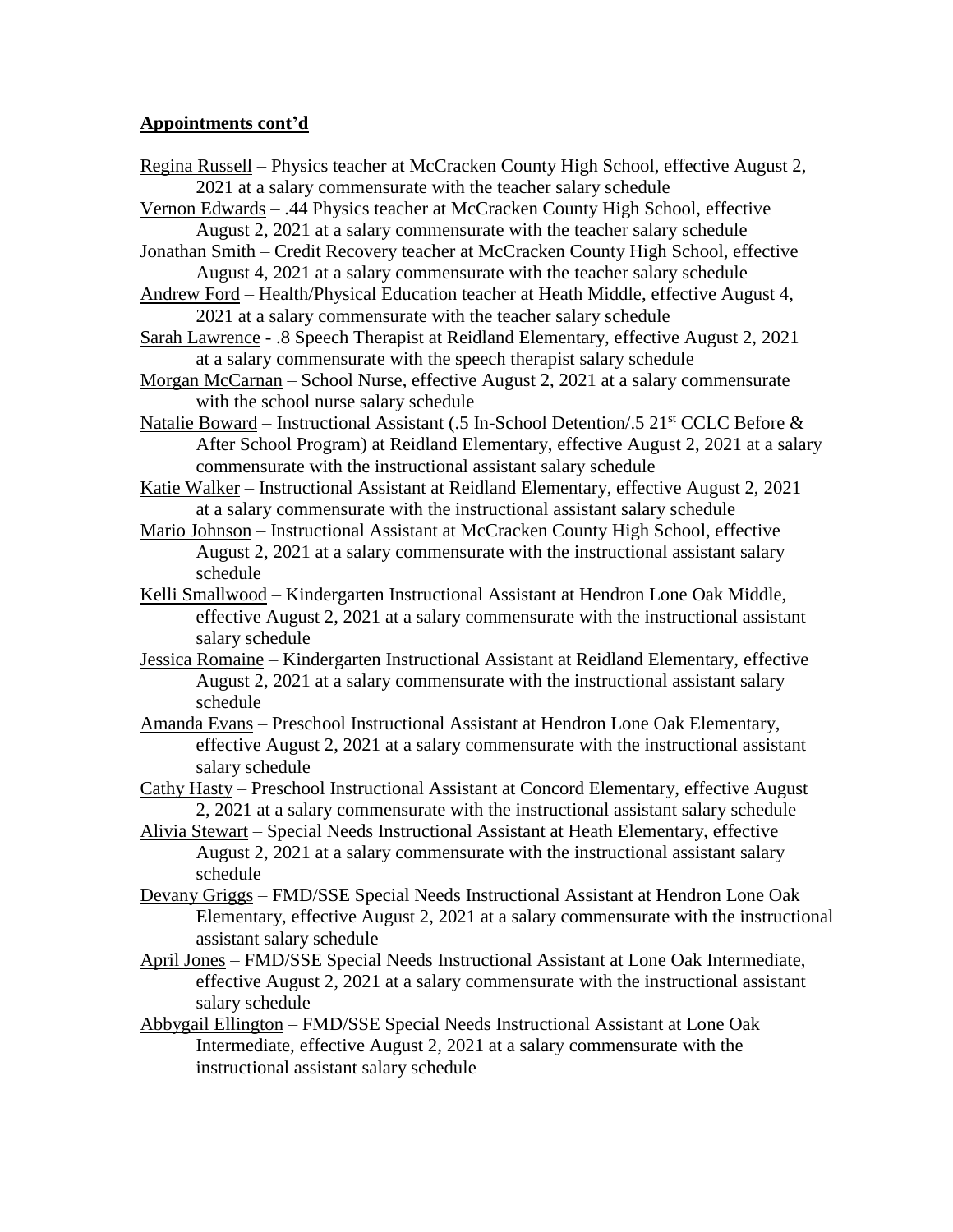- Ashley Grimm Special Needs Instructional Assistant at Lone Oak Middle, effective August 2, 2021 at a salary commensurate with the instructional assistant salary schedule
- Haley Lawrence FMD/SSE Special Needs Instructional Assistant at Lone Oak Intermediate, effective August 2, 2021 at a salary commensurate with the instructional assistant salary schedule
- Adia Mudd Special Needs Instructional Assistant at Lone Oak Middle, effective August 2, 2021 at a salary commensurate with the instructional assistant salary schedule
- Amber Humphrey Special Needs Instructional Assistant at McCracken County High School, effective August 2, 2021 at a salary commensurate with the instructional assistant salary schedule
- Elizabeth Lindsey Special Needs Instructional Assistant at Reidland Intermediate, effective August 5, 2021 at a salary commensurate with the special needs salary schedule
- Steven Guill School Resource Officer at McCracken County High School, effective August 2, 2021 at a salary commensurate with the school resource officer salary schedule
- Brittany Haire Districtwide Food Service Assistant, effective August 2, 2021 at a salary commensurate with the food service assistant salary schedule
- Heather Smith Food Service Assistant at Reidland Middle, effective August 4, 2021 at a salary commensurate with the food service assistant salary schedule
- Sean Fellows Bus Driver Trainee, effective July 22, 2021 at a salary commensurate with the bus driver trainee salary schedule
- Sean Fellows Bus Driver, effective July 29, 2021 at a salary commensurate with the bus driver salary schedule
- Leia Wilkey Bus Driver, effective July 29, 2021 at a salary commensurate with the bus driver salary schedule
- Brooke Foster Bus Monitor, effective August 2, 2021 at a salary commensurate with the bus monitor salary schedule
- Terrina Dixon Bus Monitor, effective August 4, 2021 at a salary commensurate with the bus monitor salary schedule
- Sarah Wurth RTA + 1 teacher stipend at Hendron Lone Oak Elementary, effective July 7, 2021 at a salary commensurate with the increment salary schedule

Elizabeth Mangino – Math Department Chair at McCracken County High School, effective July 26, 2021 at a salary commensurate with the increment salary schedule

Matthew Shelton – Science Department Chair at McCracken County High School, effective July 26, 2021 at a salary commensurate with the increment salary schedule

Morgan Williams – Social Studies Department Chair at McCracken County High School, effective July 26, 2021 at a salary commensurate with the increment salary schedule

Brian Jarvis – CTE Department Chair at McCracken County High School, effective July 26, 2021 at a salary commensurate with the increment salary schedule

Lauren Williams – CTE Department Chair at McCracken County High School, effective July 26, 2021 at a salary commensurate with the increment salary schedule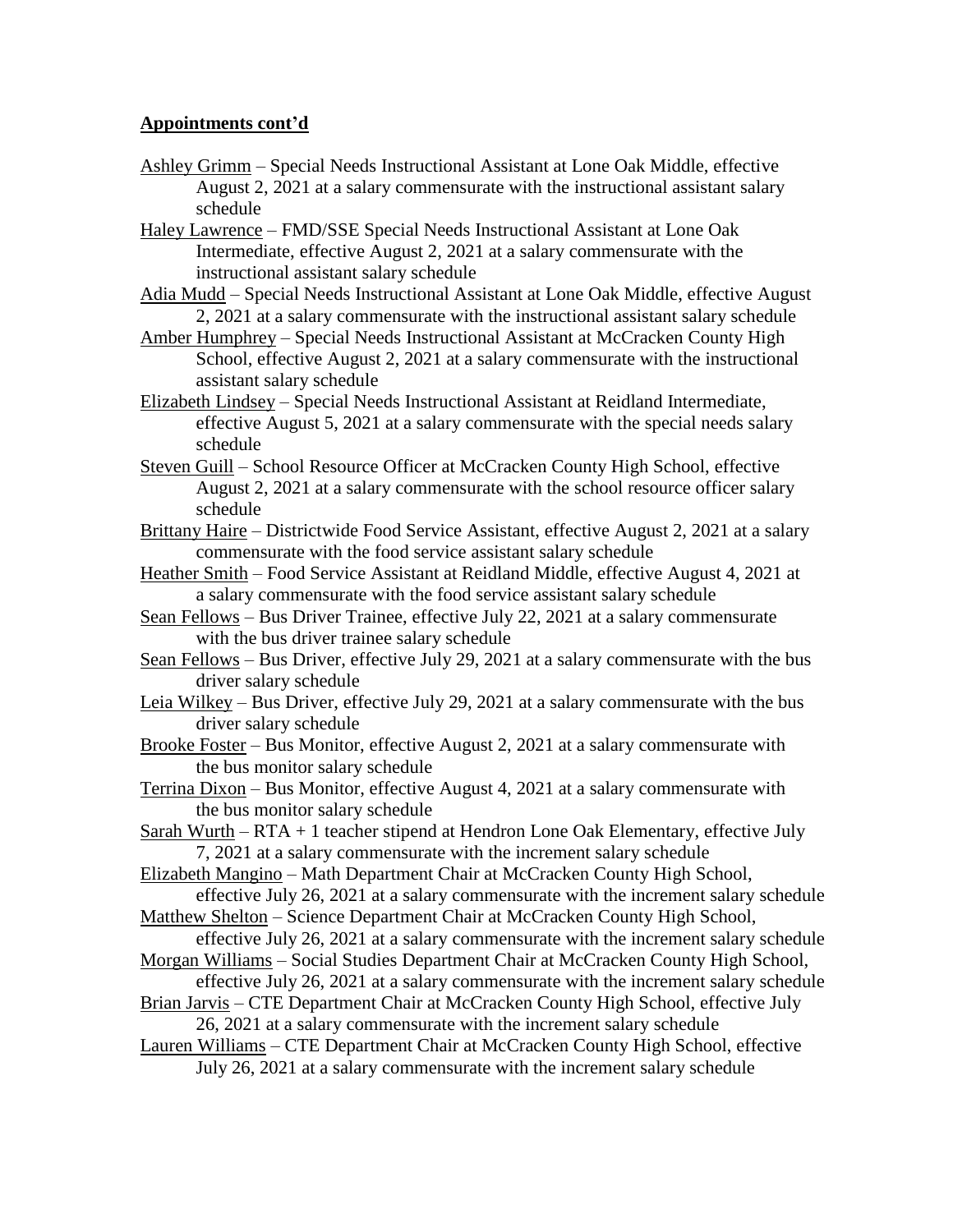- Kelly Rottman World Language Department Chair at McCracken County High School, effective July 29, 2021 at a salary commensurate with the increment salary schedule
- Kelsey Johnston Level 1 21<sup>st</sup> CCLC Site Coordinator at Reidland Elementary, effective July 14, 2021 at a salary commensurate with the set rate for the position
- Christina Hughes Parent Involvement Coordinator at Lone Oak Intermediate, effective July 22, 2021 at a salary commensurate with the increment salary schedule
- Amy Champion Wellness Coordinator District Staff, effective July 26, 2021 at a salary commensurate with the set rate for the position
- Kayla Dixon Yearbook Sponsor at McCracken County High School, effective July 26, 2021 at a salary commensurate with the increment salary schedule
- Sean Murphy 7<sup>th</sup> Grade Boys Basketball Coach at Lone Oak Middle, effective July 6, 2021 at a salary commensurate with the increment salary schedule
- Caleb Bogaczyk Districtwide Middle School Head Football Coach, effective July 29, 2021 at a salary commensurate with the increment salary schedule
- Kim Hyde All-Girl Cheer Head Coach at McCracken County High School, effective July 14, 2021 at a salary commensurate with the increment salary schedule
- Kim Hyde All Girl Level 2/Level 3 Assistant Coach at McCracken County High School, effective July 26, 2021 at a salary commensurate with the increment salary schedule
- Emilye Garner All-Girl Level 1 Assistant Cheer Coach at McCracken County High School, effective July 14, 2021 at a salary commensurate with the increment salary schedule
- Emilye Garner All-Girl Level 3 Assistant Cheer Coach at McCracken County High School, effective July 26, 2021 at a salary commensurate with the increment salary schedule
- Susan Bostrom  $-8$ <sup>th</sup> Grade Cheerleading Coach at Heath Middle, effective July 29, 2021 /7th Grade Cheerleading Coach at Heath Middle, effective August 2, 2021 at a salary commensurate with the increment salary schedule
- Andria Miller Freshman Volleyball Coach at McCracken County High School, effective July 14, 2021 at a salary commensurate with the increment salary schedule
- Christopher Lane Districtwide Middle School Assistant Football Coach, effective July 14, 2021 at a salary commensurate with the increment salary schedule
- Sean Murphy Districtwide  $7<sup>th</sup>$  Grade Head Football Coach, effective August 5, 2021 at a salary commensurate with the increment salary schedule
- 21st CCLC After-School Certified Tutors Hillary Price, Ashley Mitchell (Heath Elementary)
- 21st CCLC Before/After School Instructional Assistants Natalie Record, Tiffany Ice (Heath Elementary)
- RTI Certified Tutor Jeanette Ramirez, Dale Workman (Lone Oak Intermediate)
- Certified Tutors Dustin Roberts, Kayla Greene, Dormus Smith, Andrea Heisner, Zachary Self, Alexia Hines, Elizabeth Poore, Brittany Martin (MCHS); Misty Stanley

```
(Lone Oak Middle)
```
Classified Tutors – Kirstin Barks (Reidland Elementary); Sarah King (Lone Oak Middle)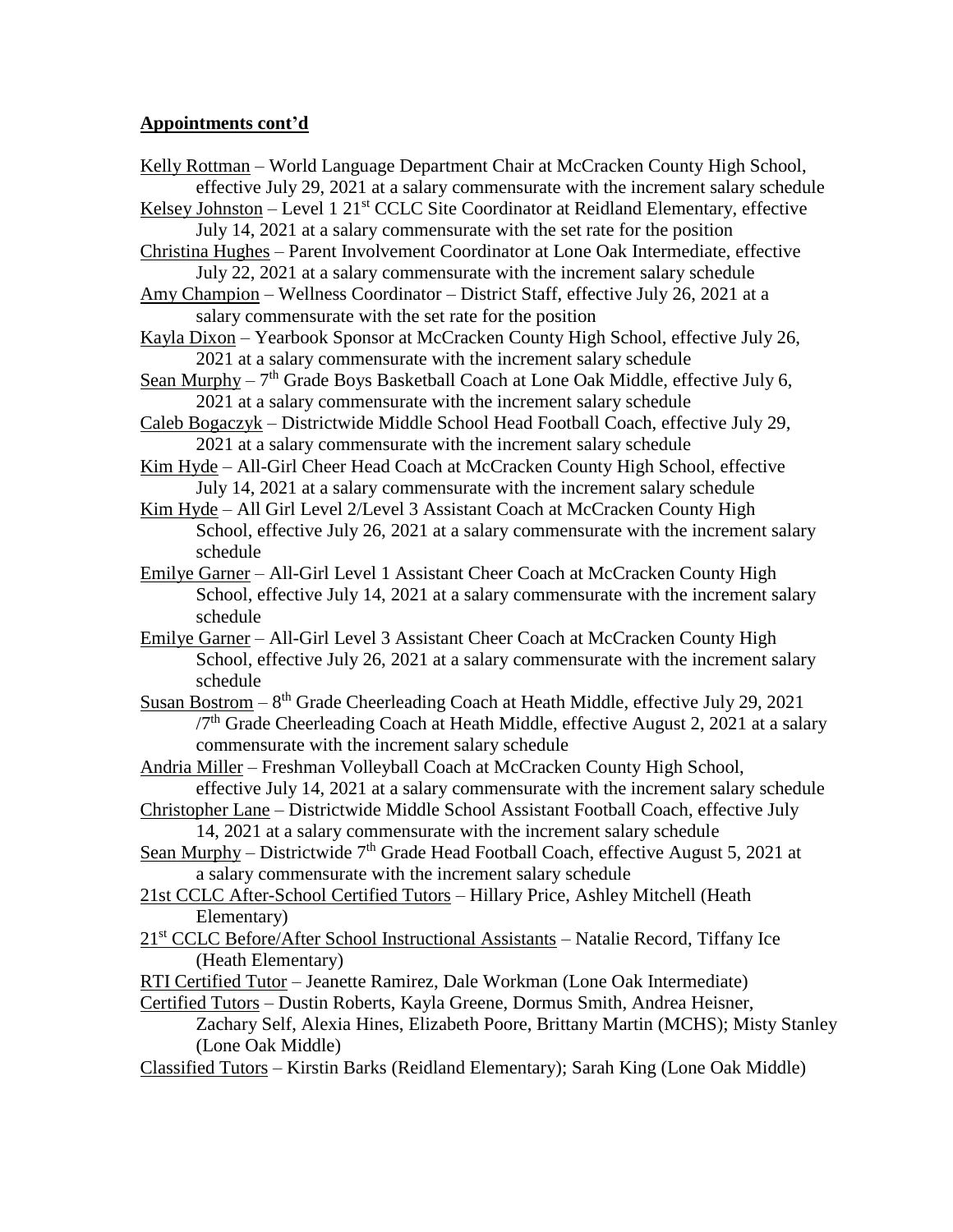Morning/Afternoon Chill Childcare Workers – Cody Heffelfinger, April Jones, Haley Lawrence (Lone Oak Intermediate) Adult Child Care Workers – Cathy Hasty, Madisen Elrod (Concord Elementary) Student Child Care Worker – Mallory Adams (Concord Elementary) Summer Certified Tutors – Amy Gloyd, Molly Smith, Elizabeth Faughn (Concord Elementary) Summer Camp Pirates in Space Certified Tutors – Taylor Anderson, Ashley Mitchell, Meg Wiersema, Joey Benton, Andrew Shelton (Heath Elementary) Summer Camp Pirates in Space Classified Tutor – Lauren Haneline (Heath Elementary) Summer Camp Pirates in Space Summer Worker- Hannah Locke (Heath Elementary) Summer Student Workers – Abigayle Duren, Savannah Henderson (MCHS) Substitute School Nurse – Victoria Schroeder Substitute Custodian – Elizabeth Jacobs Substitute Staff Support Secretary – Percella Cox Substitute Instructional Assistant – Teena Uria Substitute Food Service Assistants – Percella Cox, Paula Mitchell Substitute Bus Driver – Scott Matlock Substitute Bus Monitor – Kyler Toney Substitute Teachers – Holly Thompson, Brittany Martin, Emilye Garner, Karla Puschaver, Wesley Brown, Alexis Page

# **ATTENDANCE REPORT**

The Attendance Report was presented.

### **SUPERINTENDENT REPORT**

The Superintendent presented a report on district activities, as well as, updated data related to COVID.

# **BOARD OF EDUCATION REPORT**

No report was presented.

### **CONSENT AGENDA** - 26

Motion made by Steve Shelby and seconded by Alice Shemwell that items listed on the Consent Agenda be approved. Motion carried.

### Approval of the Submission of a Carson-Myre Grant on behalf of Lone Oak Middle School

Approved the submission of a Carson-Myre grant.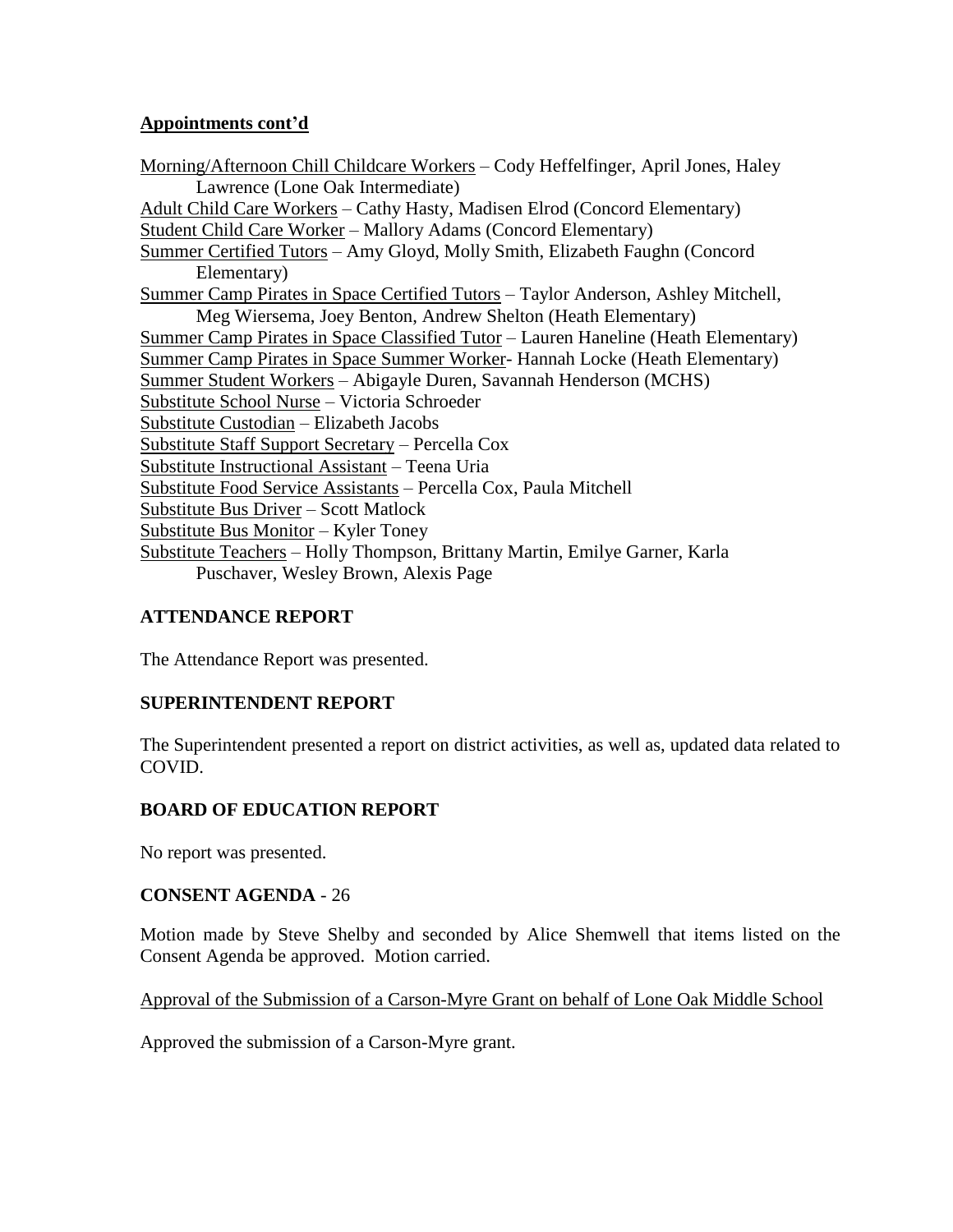## **Consent Agenda cont'd**

## Approval of the Submission of a Preschool Partnership Grant

Approved the submission of a Preschool Partnership grant.

Approval of the Receipt of Whole Kids Garden Grants on behalf of Heath Elementary and Reidland Intermediate

Approved the receipt of Whole Kids Garden grant in the amount of \$3,000 for each school.

Approval of Bid Proposal for McCracken County Cafeterias – Norvex Supplies

Approved purchasing bids with Norvex Supplies for the 2021-2022 school year, as presented.

Approval of Bid Proposal for McCracken County Cafeterias – HPS/Gordon Food Services

Approved purchasing bids with HPS group purchasing organization and Gordon Food Service for the 2021-2022 school year.

## Approval of Bid Proposal for McCracken County Cafeterias – Prairie Farms

Approved milk bids with Prairie Farms, formally procured through West Kentucky Cooperative for the 2021-2022 school year.

Approval of Partnership Agreement with Western Kentucky Educational Cooperative (WKEC) to Train and Support PBIS (Positive Behavior Intervention and Support) Implementation

Approved the Partnership Agreement with WKEC for training and support of implementation of PBIS.

Memorandum of Understanding with Reach of Louisville to Provide the Kentucky Incentives for Prevention (KIP) Student Survey

Approved the Memorandum of Understanding with Reach of Louisville.

Memorandum of Understanding with Murray State University

Approved the Memorandum of Understanding with Murray State University.

Approval of Memorandum of Agreement with the Office of Vocational Rehabilitation Community Based Work Transition Program

Approved the Memorandum of Agreement with the Office of Vocational Rehabilitation Community Based Work Transition Program.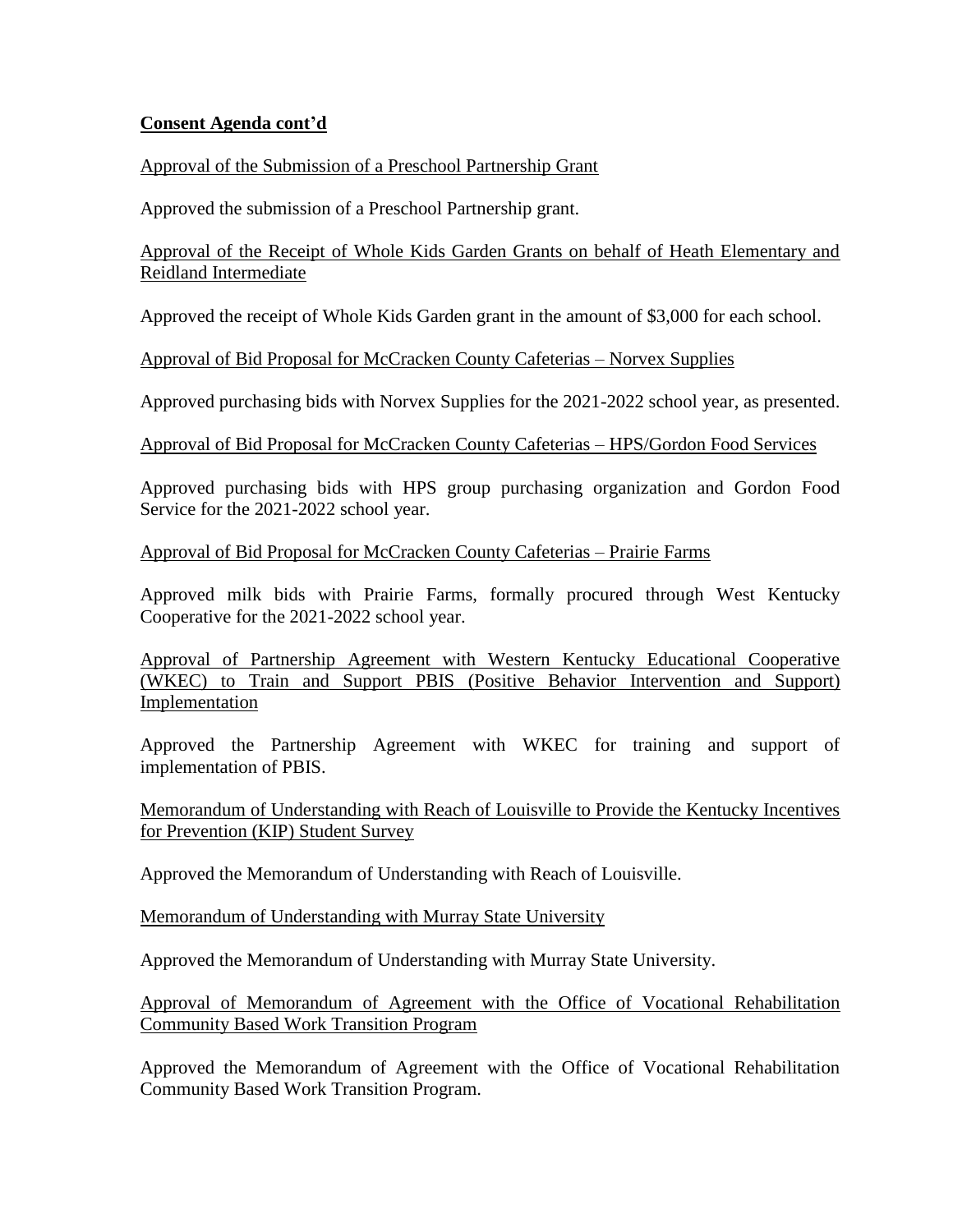## **Consent Agenda cont'd**

### Memorandum of Agreement between MCPS and Purchase District Health Department

Approved the Memorandum of Agreement with Purchase District Health Department and McCracken County Public Schools.

Memorandum of Agreement with Midway University

Approved the Memorandum of Agreement with Midway University.

2021-22 Interagency Agreement between McCracken County Board of Education and the Department of Juvenile Justice/McCracken County Regional Detention Center

Approved the Interagency Agreement with the Department of Juvenile Justice.

Contract between Reidland Elementary and Jostens, Inc. for the 2021-22 School Year

Approved the contract between Reidland Elementary and Jostens, Inc.

2022-23 Non-Resident Student Contracts: Ballard, Calloway, Carlisle, Crittenden, Fulton, Graves, Hickman, Livingston, Lyon, Marshall and Union Counties, Mayfield, Murray, and Paducah Independent

Approved the non-resident contracts, as presented.

### McCracken County High School Athletic Contest(s) Contracts

Approved the contracts for various athletic events on behalf of McCracken County High School, as presented.

Credit Application

Approved the credit application for district purchases, as presented.

### Revision of Application of Waiver of Kentucky Administrative Regulation

Approved the revised application for waiver as it relates to pupil attendance and SEEK funding for the 2021-22 school year.

# Request Approval of School Security Funds for FY21

Approved the School Security Funds for FY21.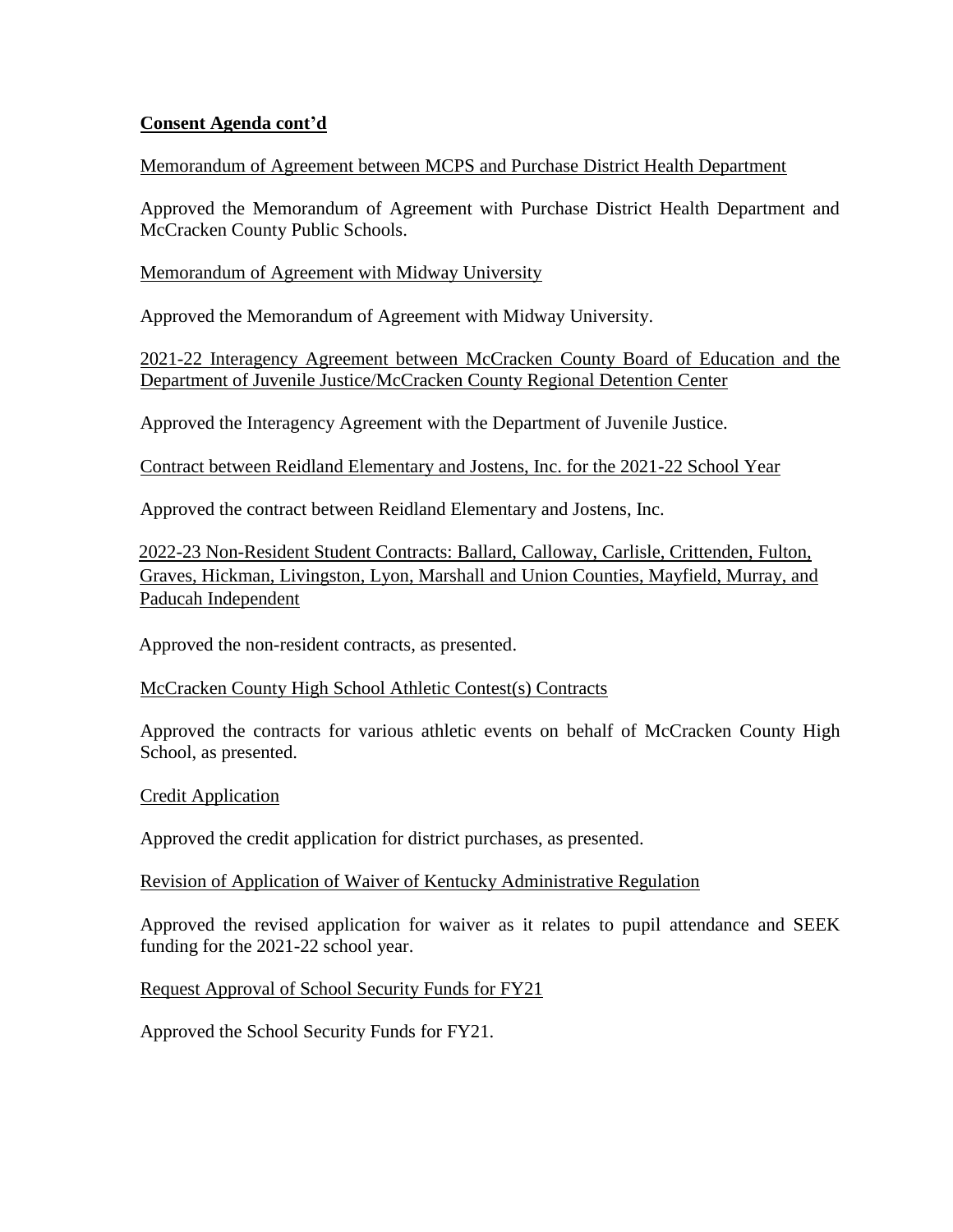## **Consent Agenda cont'd**

Revisions to the 2021-22 Salary Schedule

Approved the revisions to the 2021-2022 Salary Schedule, as presented.

Request for Use of School Property

Approved the Requests for Use of School Property, as presented.

Superintendent and Treasurer Financial Report

Reported on the monthly expenses from the Superintendent's and Treasurer's budgets.

Educational Field Trips

Approved the educational field trips as listed.

| <b>SCHOOL</b> | <b>ORGANIZATION</b>  | <b>DESTINATION</b> | <b>DATES</b>  |
|---------------|----------------------|--------------------|---------------|
|               |                      |                    |               |
| <b>MCHS</b>   | Volleyball           | Bowling Green, KY  | $8/20 - 8/21$ |
| <b>MCHS</b>   | Volleyball           | Elizabethtown, KY  | 8/21          |
| <b>MCHS</b>   | <b>Boys Golf</b>     | Monticello, KY     | $8/27 - 8/29$ |
| <b>MCHS</b>   | <b>Boys Golf</b>     | Lucas, KY          | $8/27 - 8/29$ |
| <b>MCHS</b>   | <b>Cross Country</b> | Bowling Green, KY  | 8/28          |
| <b>MCHS</b>   | <b>Cross Country</b> | Memphis, TN        | 9/4           |
| <b>MCHS</b>   | <b>Cross Country</b> | Owensboro, KY      | 9/18          |
| <b>MCHS</b>   | <b>Cross Country</b> | Louisville, KY     | 10/2          |
| <b>MCHS</b>   | <b>Cross Country</b> | Owensboro, KY      | 10/9          |

### **PRIOR APPROVAL**

| <b>SCHOOL</b> | <b>ORGANIZATION</b>     | <b>DESTINATION</b>       | <b>DATES</b>  |  |  |
|---------------|-------------------------|--------------------------|---------------|--|--|
|               |                         |                          |               |  |  |
| <b>MCHS</b>   | <b>Varsity Baseball</b> | Nashville, TN            | 7/14          |  |  |
| <b>MCHS</b>   | Girls Golf              | Elizabethtown/Bardstown/ | $7/29 - 7/31$ |  |  |
|               | Columbia, KY            |                          |               |  |  |
| <b>MCHS</b>   | Volleyball              | Lexington, KY            | $7/30 - 8/1$  |  |  |
| <b>MCHS</b>   | <b>Boys Golf</b>        | Bowling Green, KY        | $8/1 - 8/2$   |  |  |
| <b>MCHS</b>   | Girls Golf              | Bowling Green, KY        | $8/2 - 8/3$   |  |  |
| <b>MCHS</b>   | Boys Golf               | Lexington, KY            | $8/8 - 8/9$   |  |  |

Schoolwide Fundraising Requests

Approved the schoolwide fundraising requests as listed.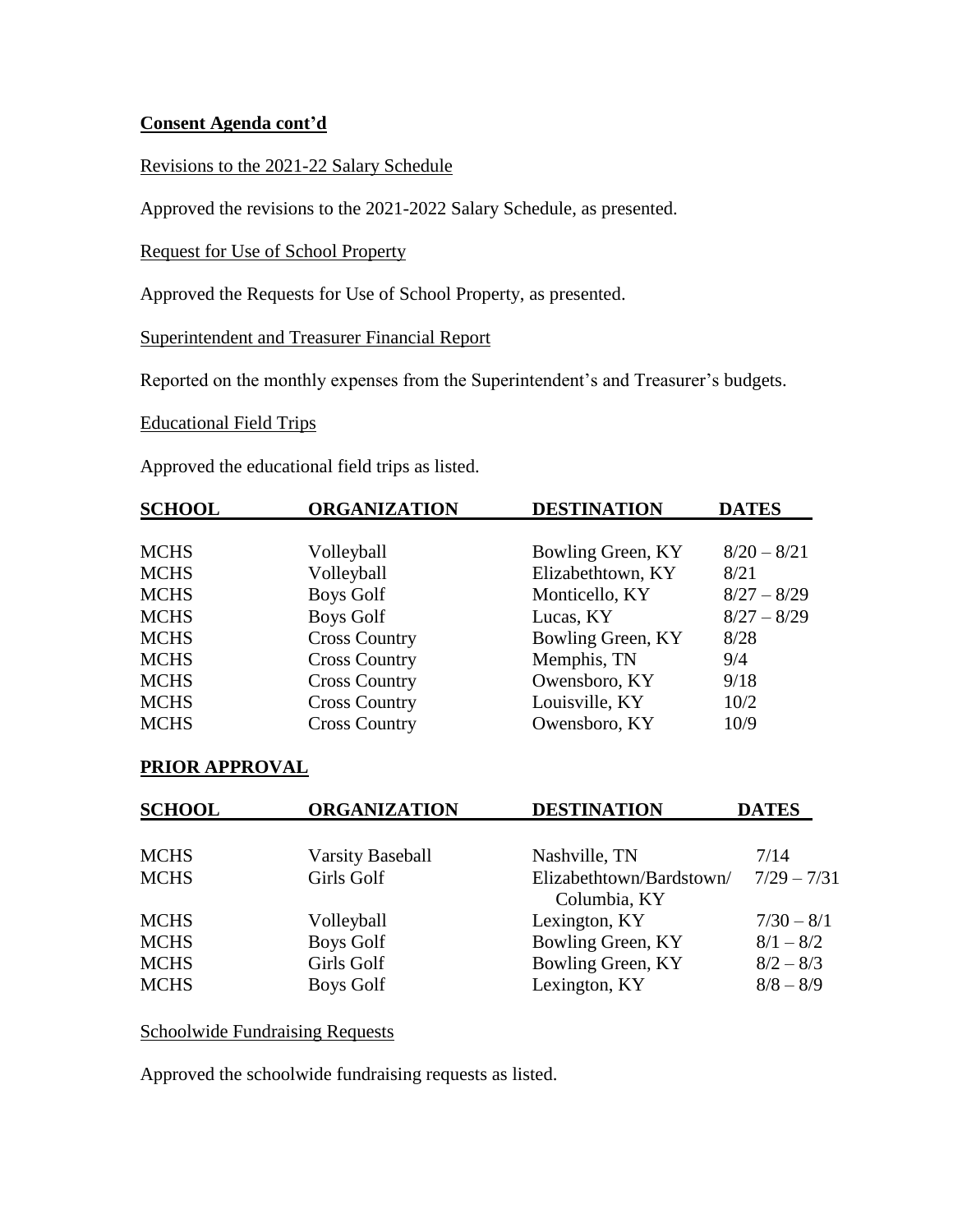### **Schoolwide Fundraising Requests cont'd**

| <b>SCHOOL</b>                             | <b>GROUP</b> | <b>PROJECT</b>                | <b>DATES</b>       |
|-------------------------------------------|--------------|-------------------------------|--------------------|
| <b>Concord Elementary</b>                 | <b>PTO</b>   | <b>Online Sales</b>           | $9/1/21 - 9/30/22$ |
| Lone Oak Elementary                       | <b>PTO</b>   | <b>Flash Fest</b>             | 9/24               |
| <b>Concord Elementary</b>                 | <b>PTO</b>   | School House Rock<br>Festival | 10/15              |
| <b>Concord Elementary</b>                 | <b>PTO</b>   | Father/Daughter Dance 3/22    |                    |
| PRIOR APPROVAL                            |              |                               |                    |
| <b>SCHOOL</b>                             | <b>GROUP</b> | <b>PROJECT</b>                | <b>DATES</b>       |
| <b>Concord Elementary</b>                 | <b>PTO</b>   | Various Incentives            | $8/1/21 - 5/31/22$ |
| Leave of Absence                          |              |                               |                    |
| Approved the following leaves of absence: |              |                               |                    |

- Patrick Noss extension of medical leave of absence through July 22, 2021 or until such time as he is released to return to work
- Amber Davis maternity leave of absence, effective September 28, 2021 and extending through November 15, 2021
- Leah Taylor maternity leave of absence, effective July 27, 2021 and extending through September 20, 2021
- John Thornton extension of medical leave of absence through August 31, 2021
- Kelly Renfrow maternity leave of absence, effective October 5, 2021 and extending through December 1, 2021
- Lisa Steele medical leave of absence, effective July 15, 2021 and extending for a period of two months or until such time as she is released to return to work
- Mary Comer medical leave of absence, effective August 1, 2021 and extending through August 31, 2021
- Jesse Byrd paternity leave of absence, effective August 10, 2021 and extending for a period of ten days
- Karen Nelson medical leave of absence, effective August 2, 2021 and extending through August 23, 2021
- Emily Lewis maternity leave of absence, effective August 16, 2021 and extending through November 29, 2021
- Jimilee Gentry medical leave of absence, effective July 28, 2021 and extending through August 11, 2021 or until such time as she is released to return to work
- John Blewett medical leave of absence, effective July 29, 2021 and extending through December 31, 2021
- Allen Thompson extension of medical leave of absence through August 17, 2021 or until such time as he is released to return to work